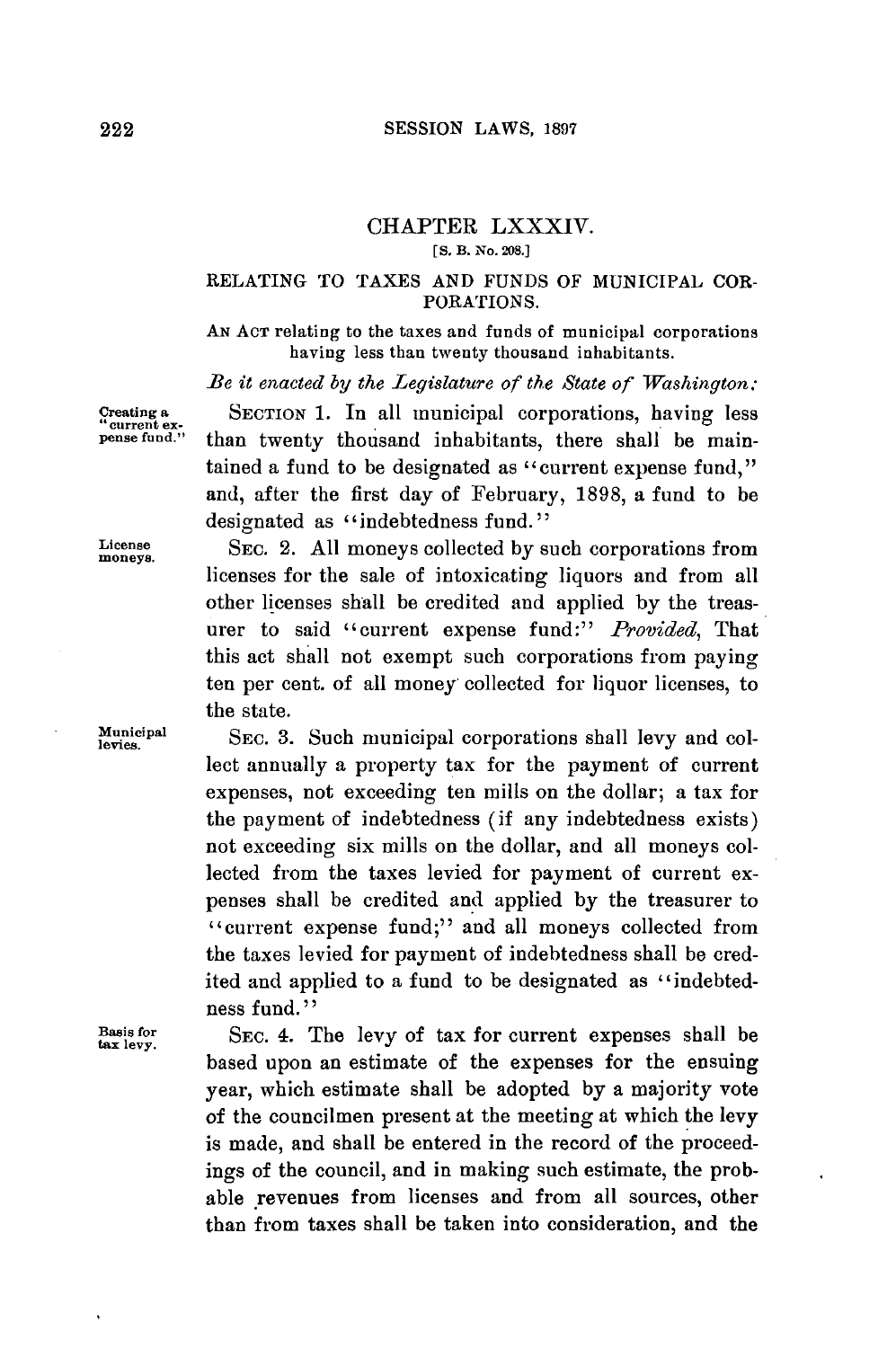levy shall not exceed, **by** more than twenty per cent., the amount of such estimate. Current expenses shall be deemed to include all salaries, the expenses of the various departments of the city government, the making, improvement and repairs of streets and sidewalks (excepting such improvements, the cost of which is to be assessed against any specific property), the making and improvement of sewers, and any and **all** other expenses necessary to be incurred in maintaining the corporation and in its government in accordance with its charter and the needs of its inhabitants.

SEC. 5. The tax for payment of indebtedness shall be  $_{\text{Tax for in-}}$ based upon a statement of such indebtedness, which shall debtedness be prepared **by** the clerk and approved **by** the council **by by council.** a majority vote, at the meeting at which the levy is made, which statement shall be entered in the record of the proceedings of the council. In making the levy, consideration shall be taken of all outstanding warrants, certificates and all other obligations and indebtedness of the city, with the interest thereon, for the payment of which no provision is made **by** law, **by** the levy of a special tax, or otherwise than **by** a general tax, and this act shall not affect existing laws relating to the levy or collection of any tax, or the maintenance of any fund, for the payment of any bonded or funded indebtedness, or of the interest thereon.

SEC. 6. On the first day of February, 1898, or as soon surplus in **street fund and** thereafter as practicable, all moneys in the hands of the **sewer fund to go to current** treasurer to the credit of the street fund, or the sewer fund **expense fund.** in excess of the amount necessary to pay any and all Warrants outstanding against said funds, shall be transferred and credited and applied to the credit of the current expense fund.

SEC. 7. All moneys collected on and after the first day **Certain** of February, **1898,** from taxes of the year **1896,** and previ- **moneys.** ous years, and from penalty and interest thereon, shall be paid into the indebtedness fund.

SEC. **8.** From and after the first day of February, **1898,** any and all moneys which, **by** any law enacted prior hereto, are payable into the general fund, except taxes, shall be credited and applied to the current expense fund.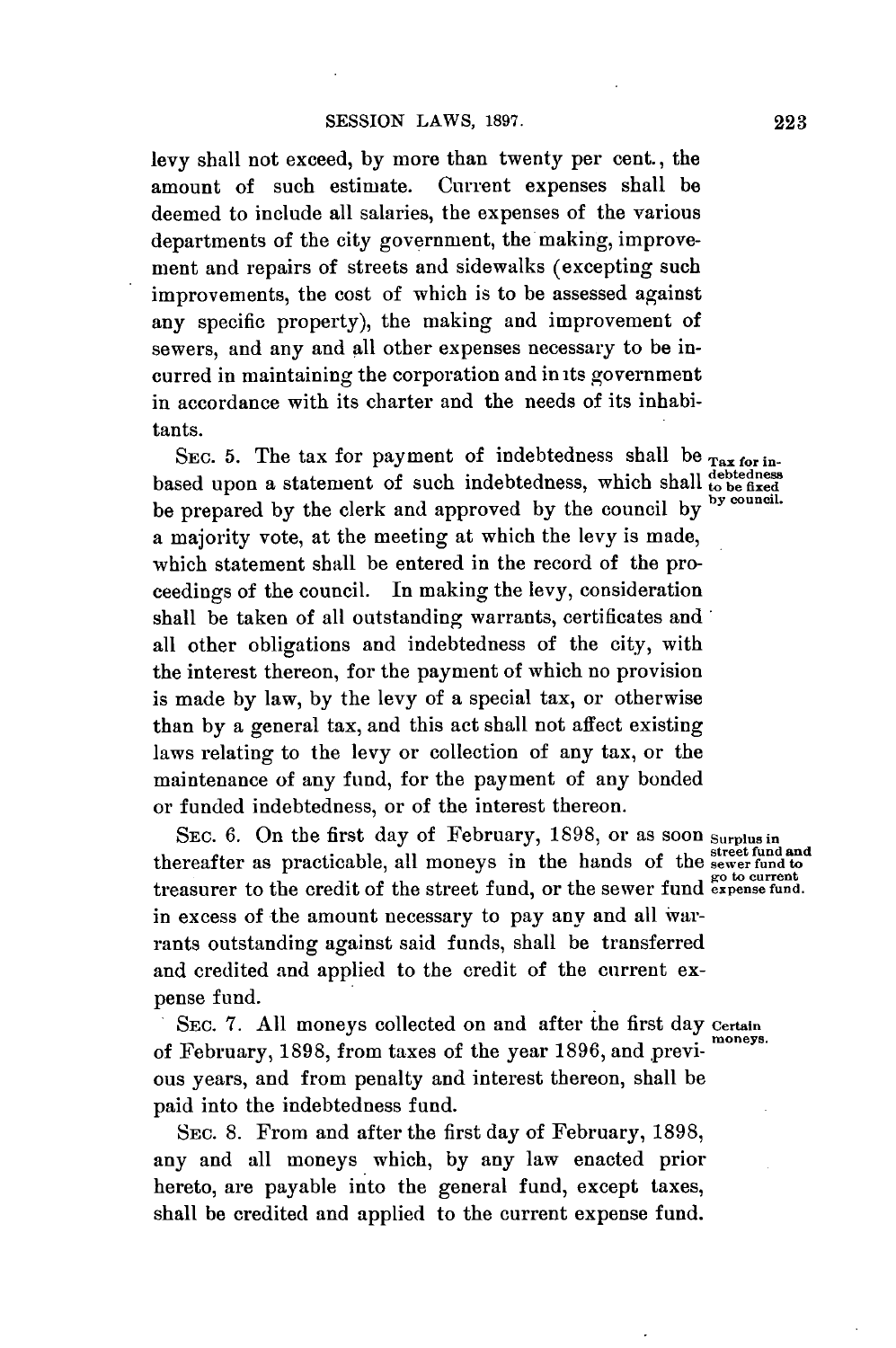#### **SESSION** LAWS, **1897.**

**SEC. 9. ,AlI** moneys in the current expense fund shall be paid and applied upon current expenses and from and after the first day of February, **1898,** all current expenses shall be paid out of said current expense fund.

Separate funds SEC. 10. Any such municipal corporation maintaining<br>maintained,<br>When, water works, lighting plants, cometery or other public water works, lighting plants, cemetery or other public works or institutions, from which rents or other revenues or income are derived, shall maintain separate funds for each of said public works or institutions, designated as " water works fund," "lighting fund," "cemetery fund," **Special works** or otherwise, as the case may be. No special tax shall be and insti- tutions. levied for the maintenance of such water works, electric lighting plant, cemetery or other public works or institutions, but the expense of such public works or institutions, less the rents or other revenues or income therefrom, shall be considered in levying the taxes for payment of current expenses, and any deficit in the maintenance of such public works or institutions shall be paid out of the current expense fund, and any surplus in said "water works fund," "lighting fund," "cemetery fund," or other like funds, shall, at the end of each fiscal year, be paid and transferred to the current expense fund: *Provided,* That this act shall not affect existing laws relating to any funded or bonded indebtedness incurred in the construction or purchase of such public works or institutions, or to the levy and collection of taxes for the payment of such funded or bonded indebtedness: *Provided,* That if the council shall find, and enter such finding in the record of their proceedings, that it is necessary to retain such surplus, or any part thereof, in such fund, for the purpose of extending or repairing such public works or institutions, or for the purpose of paying interest or principal of any indebtedness incurred in the construction or purchase of such public works or institutions, or for the purpose of creating or adding to a sinking fund for the payment of such indebtedness, then such surplus, or any part thereof, may be so retained or paid upon such indebtedness or interest thereon, or may be transferred to such sinking fund.

Where cor-<br>
porate limits of such corpora-<br> **changed.**<br> **changed.**<br> **changed.**<br> **changed.** tions have been or shall be extended, and additional terri-